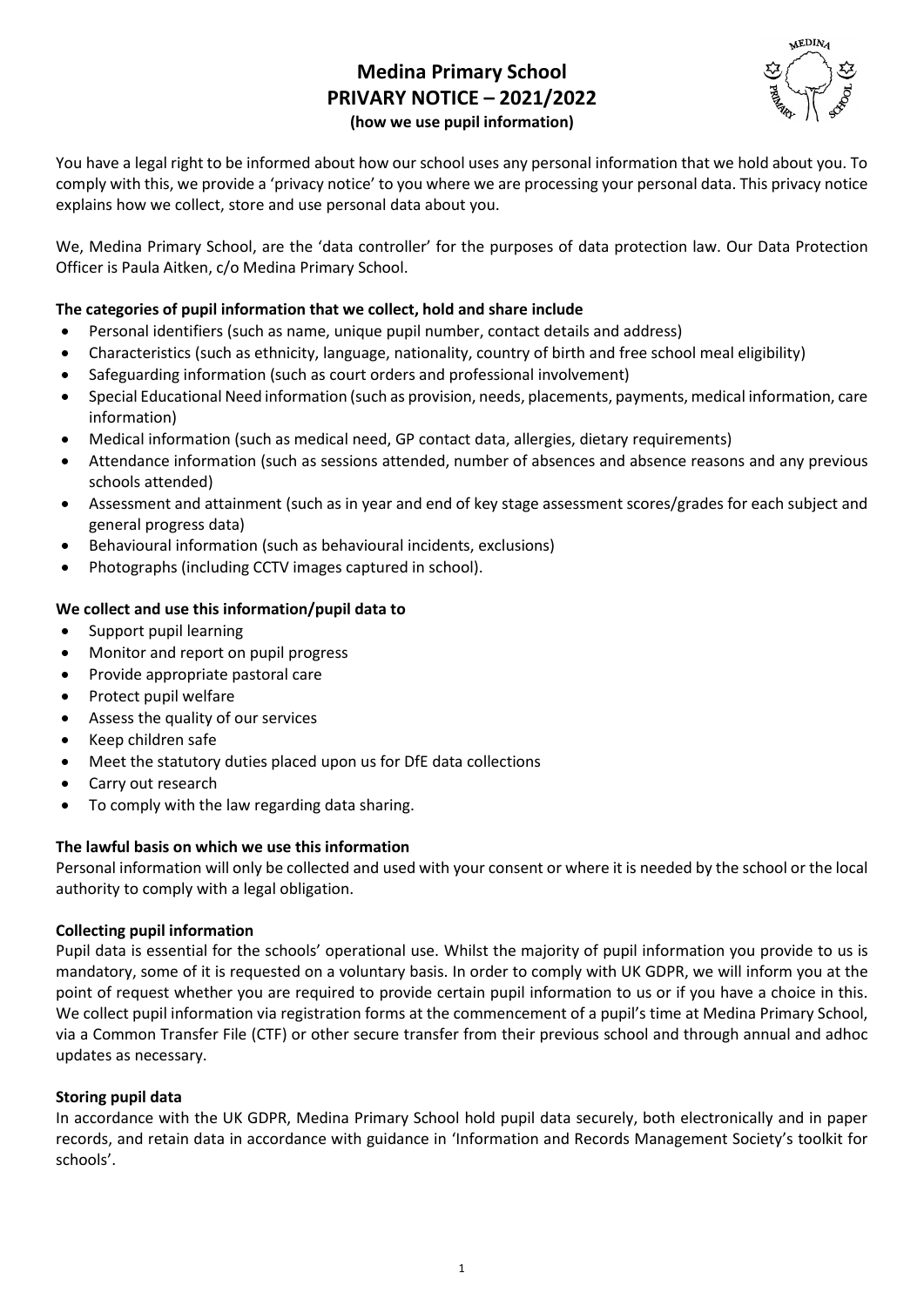## **We routinely share pupil information with**

- Schools/educational establishments that the pupils attend after leaving us
- Government departments (including Local Authority and Department for Education (DfE))
- Daily attendance will be shared with the Portsmouth Local Authority's commissioned service called 'Welfare Call Ltd' for all Portsmouth Looked After Children attending this school
- Health Authorities (including School Nurse, NHS, Dental Academy)
- Pupil's family and representatives
- Educators and examining bodies (including Reception Baseline Assessment)
- Our regulator Ofsted
- Police forces, courts, tribunals
- Professional bodies
- Library Service (to enable them to issue all Reception pupils with their own library card)
- Rocket Computer Services (IT support)
- RSConnectEd (parent communication)
- Caterlink (school dinners)
- Scomis (SIMS management information)
- Tucasi (cash management)
- Portsmouth Learning Gateway (staff training)
- TaylorMade (SSE secure emails)
- Fisher Family Trust (FFT)
- **•** Education City
- Code Studio
- Scratch
- Junior Librarian
- Tapestry
- ThirdSpace Learning
- CPOMS (Child Protection Online Monitoring and Safeguarding system)
- Google Classroom
- Reading Plus
- Times Tables Rock Stars
- StudyBugs
- Oxford Owl
- Digimaps

We do not share information about our pupils with anyone without consent unless the law and/or our policies allow us to do so.

#### **Requesting access to your personal data**

Under data protection legislation, parents and pupils have the right to request access to information about them that we hold. To make a request for your personal information, or be given access to your child's educational record, please write to: The Data Protection Officer, c/o Media Primary School.

You also have the right to:

- Object to processing of personal data that is likely to cause, or is causing, damage or distress
- Prevent processing for the purpose of direct marketing
- Object to decisions being taken by automated means
- In certain circumstances, have inaccurate personal data rectified, blocked, erased or destroyed
- Claim compensation for damages caused by a breach of the Data Protection regulations

If you have a concern about the way we are collecting or using your personal data, you should raise your concern with Medina's Data Protection Officer in the first instance or directly to the Information Commissioner's Office at <https://ico.org.uk/concerns/>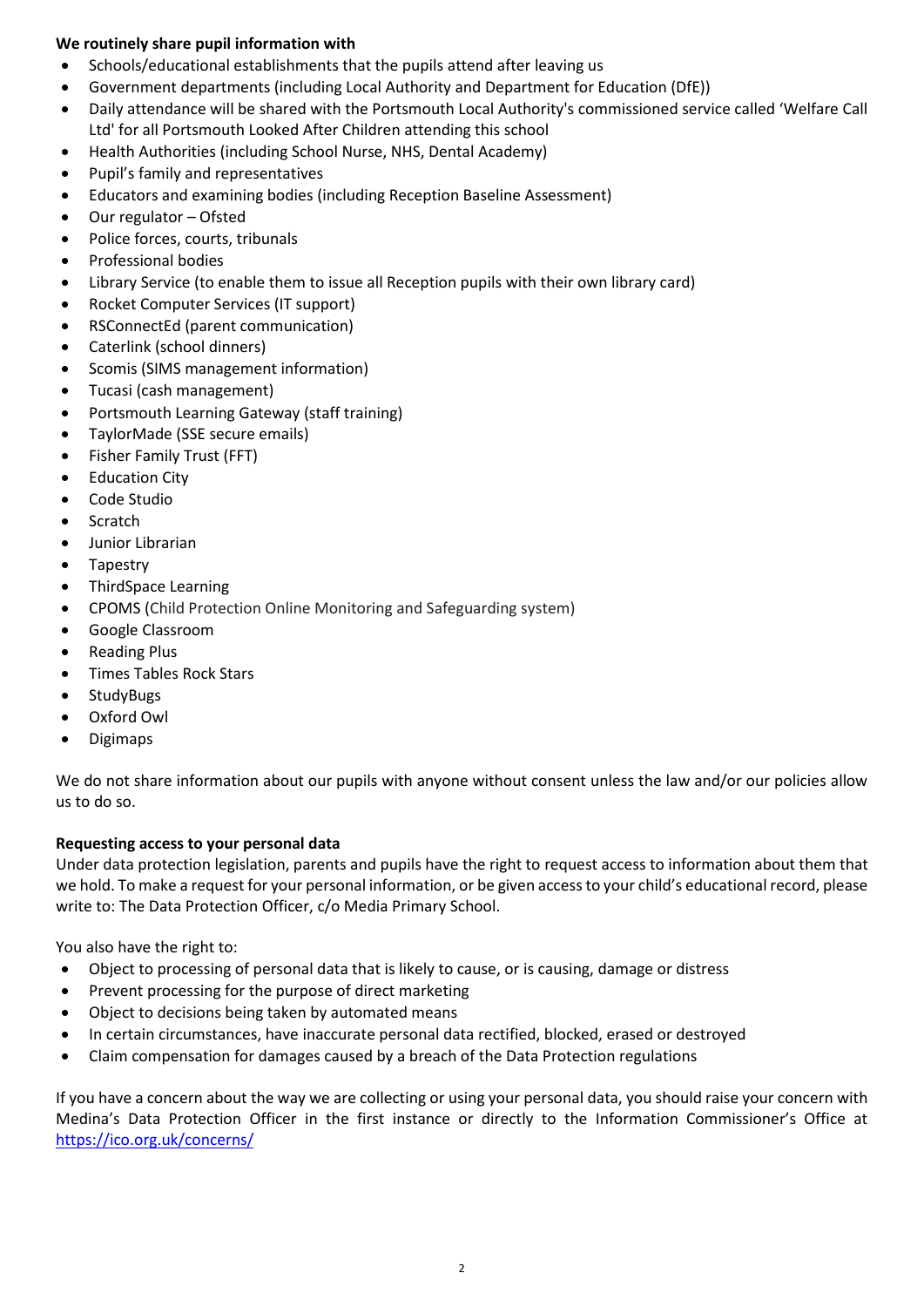#### **Why we share pupil information**

We share pupils' data with Department for Education (DfE) on a statutory basis. This data sharing underpins school funding and educational attainment policy and monitoring.

We are required to share information about our pupils with our local authority (LA) and Department for Education (DfE) under section 3 of The Education (Information about Individual Pupils) (England) Regulations 2013.

Under the public duties of the Portsmouth Local Authority for improving education standards in Portsmouth, relevant personal information (name and address) will be passed to the Library Service to enable them to issue all Reception year pupils with their own library card.

Under the public duties of the Portsmouth Local Authority for moderating teacher assessments in Portsmouth, relevant personal information (UPN, name, subject and result) will be passed to our moderators from Southampton City Council in order for them to carry out their contracted dues on behalf of Portsmouth Local Authority.